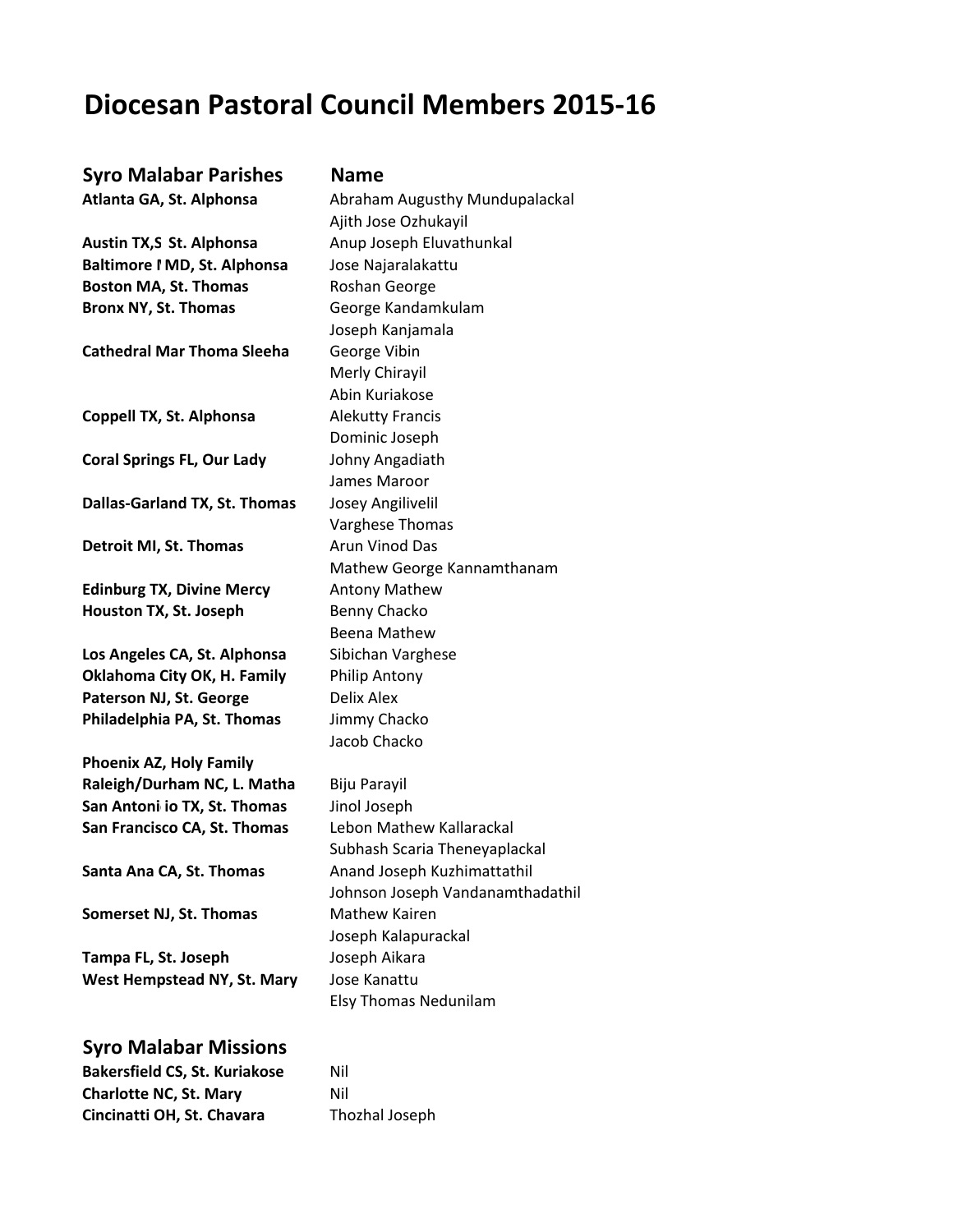| Cleveland OH, St. Raphel                    | Joseph Pudussery           |  |
|---------------------------------------------|----------------------------|--|
| <b>Columbus OH, St. Mary</b>                | Scaria (Benny) Pallithanam |  |
| <b>Delaware PA, Holy Trinity</b>            | <b>Mathew George</b>       |  |
| Denver CO, St. Thomas                       | Sajumon Joseph             |  |
| Harrisburg PA, St. Joseph                   | Nil                        |  |
| Hartford CT, St. Thomas                     | Nil                        |  |
| Jacksonville FL, St. Mary                   | Nil                        |  |
| Las Vegas NNEV, Bl. M. Theresa              | Jacob Joseph               |  |
| Louisville KY, Divine Mercy                 | <b>Bijoy George</b>        |  |
| Miami FL, St. George                        | Nil                        |  |
| Milwaukee WI, St. Antony                    | Nil                        |  |
| Minnesota MN, St. Alphonsa                  | Joseph Sabu                |  |
| Nashville TN, Bl. M. Theresa                | Sam Anto                   |  |
| North Virginia N. VA, St. Jude              | Jomy Methipara             |  |
| Norwalk CT, Our Lady of Assu                | Reneev Thannickal          |  |
| <b>Orlando FL, St. Mary</b>                 | Anoop Pulickal             |  |
| <b>Pearland TX, St. Mary</b>                | Joby Joseph                |  |
|                                             | James Mathew               |  |
| Pittsburg PA, St. Mary                      | Jijo Panthallookkaran      |  |
| Richmond NY, St. Alphonsa                   | Biju Kappukattu            |  |
| Rockland NY, St. Mary                       | Joseph Vaniapillil         |  |
|                                             | Jacob Chooravady           |  |
| <b>Sacramento CA, Infant Jesus</b>          | Cigil George Palackalody   |  |
| Staten Island NY, Bl. Kunjachan Raju Antony |                            |  |
| South Jersey PA, St. Jude                   | Mathew Abraham             |  |
| Washington DC, Our L Per Help Ro Roy Mathew |                            |  |

## **Syro Malabar Knanaya Parishes**

| <b>Atlanta GA, Holy Family</b>                         | Cibi Mulayanikunnel           |
|--------------------------------------------------------|-------------------------------|
| <b>Chicago-Maywood IL, S Heart</b>                     | Jimmy Kaniyaly                |
|                                                        | Kurian Nellamattam            |
|                                                        | Gracy Vachachira              |
| Chicago-Morton Grove Ll, St. M Th Sabu Madathiparambil |                               |
|                                                        | Jino Kakkattil                |
|                                                        | Mary Alumkal                  |
| Dallas -DFW, TX, XT the King                           | Thephinne Chamakala           |
|                                                        | Benny Vazhakalayil            |
| Detroit MI, St. Mary                                   | Jose Chazhikatt               |
| Houston TX, St. Mary                                   | Babu Mulayanikunnel           |
|                                                        | Jaimol Thekkunilkkumthadathil |
| Hempstead NY, St. Stephen                              | Mathew Vattakalam             |
| Montebello CA, St. Pius X                              | Jacob Viriyappally            |
| San Antonio CA, St. Antony                             | Bijo Lukose Karakkatt         |
| Sacramento CA, St. John Paul                           | Thampi Mathew Chamakalayil    |
| Tampa FL, Sacred Heart                                 | Jacob Maniparambil            |
|                                                        | Thomas Vettuparapurath        |

## **Syro Malabar Knanaya Missions**